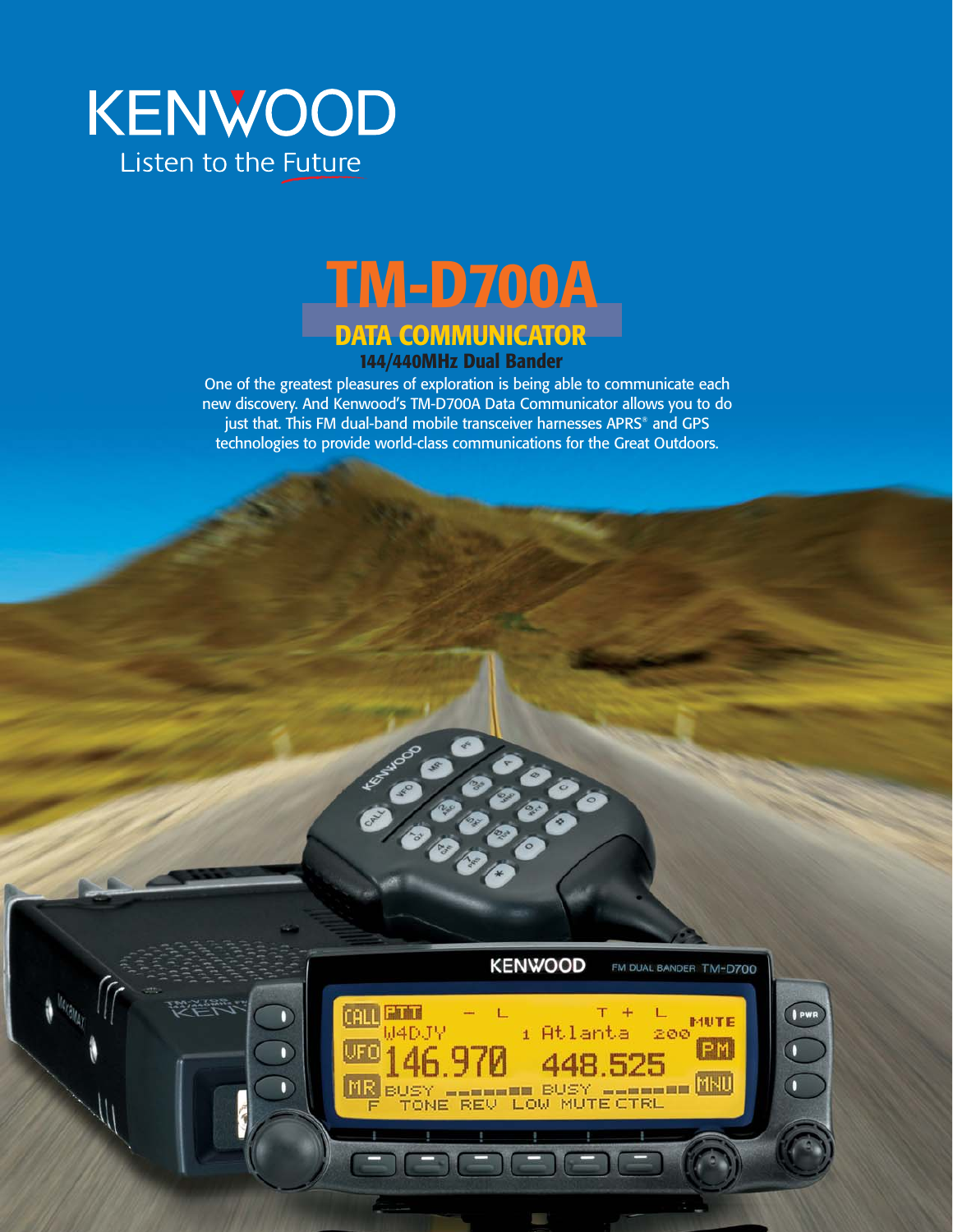## Just as the Internet has ushered in  $APRS^®$ a new era of computing, APRS® has added a new dimension to radio communications. And you can experience it all with Kenwood's new TM-D700A.

As smart as Kenwood's new TM-D700A is — with its extra-large amber & black display (reversible) — it is even smarter inside. This new-generation mobile transceiver features a built-in TNC to offer a wide range of data communications options, including simple packet operation using the AX.25 protocol. But above all the TM-D700A is fully equipped to make the most of APRS® — the Automatic Packet/Position Reporting System.

If you are new to APRS®, prepare to be surprised. Using Ham radio packet communications network software developed in 1992 by Bob Bruninga (WB4APR), you can use your desktop or laptop computer to provide a colorful map display of other APRS® operators in your area. You can not only see where they are and where they are going, but also exchange text messages with them. Not surprisingly, there are now thousands of users in the US alone, and through the Internet you can even check operations in areas far beyond the range of your own equipment. APRS® is a worldwide phenomenon that is rapidly gaining popularity. But what makes the Data Communicator so special is that it enables APRS® operation without requiring a computer.

**KENWOOD** 

**CALL ETTI** 

UFO

 $MR$ 

O

n

FM DUAL BANDER TM-D700

**FIUTE** PM

### (Automatic Packet/Position Reporting System)

The TM-D700A has everything you need to explore the exciting possibilities of APRS® — and you don't even have to own a computer. If you know your current position, you can manually input latitude and longitude data for transmission to other members of your group or to anyone using APRS®. Of course, a GPS unit will do

this for you automatically, and ensure accuracy. When you receive a friend's coordinates, you can display his latitude, longitude, direction and distance on your own Data Communicator. Like all of the best ideas, in both conception and execution APRS® is beautiful in its simplicity.



#### **Positional/directional data** L.

With an NMEA-0183 compatible GPS receiver you can transmit your exact position for automatic calculation of distance, current speed and heading. Any of the last 4 digits can be masked for variable "position ambiguity" if you wish to limit accuracy. You can also limit your own APRS® reception from a maximum range of 2,500 miles to just 10 miles.

#### **Unprotocol**

When you need to focus, this function allows you to control what data you receive. Choose all calls, special (events), or alternate net (group code).

### **Versatile messaging**

Transmission of position data can be accompanied by position comments (15 selectable settings), 5 programmable status texts (up to 28 characters), icons, and bulletins. For added messaging flexibility, individual alpha messages (up to 64 characters) can also be sent. Internal memory can store up to 16 transmitted/received messages.

### **Example A: with GPS receiver & laptop**



#### **Station list**

Received APRS® data can be stored in up to 40 memory channels for listing on the LCD display. You can pick any one to see full details of a station's status (fixed, moving, weather, etc.), as well as its position and heading.

- **Grid square locator** 
	- **TX interval (0.2/0.5/1/2/3/5/10/20/30 min.)**
	- **Packet path selection with Digipeat**
	- **Weather station & Power Height Gain (PHG) data reception**
	- **Digipeat function capability**
- **Auto Message Reply**
- **Audible APRS® message receive (call sign) notification (requires VS-3)**
- **Waypoint position data output**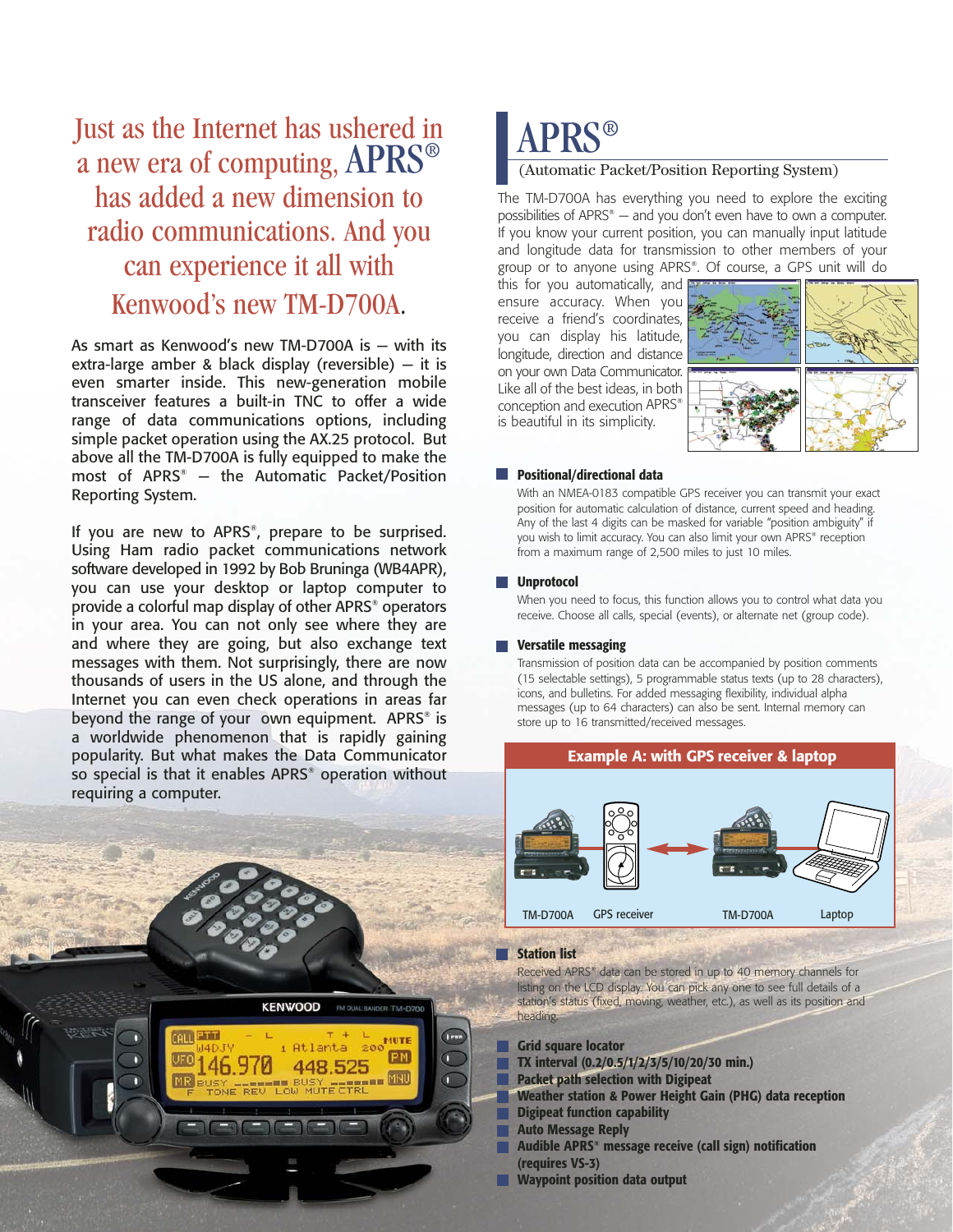# **Kenwood Skycommand System II+**

## **Kenwood Skycommand System II+**

The TS-2000/2000X/B2000 is fully equipped for Kenwood's Skycommand System II+. With just a handheld transceiver you can relax in your garden while DX'ing from your shack. Alternatively, you could enjoy HF access via the multibander in your parked car while taking in a baseball game.

Conventionally two extra transceivers are required for KSS operation — a Commander and a Transporter — but the TS-2000 /2000X/B2000 has Transporter functions built in. This means you can operate it remotely with a single mobile or handheld unit, such as the TH-D7A or TM-D700A, transmitting control signals to the Transporter, which also relays your voice to the HF radio. In return, HF signals are transmitted back to the Commander. This system allows you to transmit and receive HF signals, set frequencies (with LCD confirmation), switch memory channels, and much more all remotely.

Kenwood Skycommand System II+ is the most sophisticated version yet developed, enabling full-duplex operation with access to such HF functions as RIT/XIT, mode switching (USB, FM, etc.), split-frequency operations on/off, and memory shift. Control is effected via simple TNC, compatible with the AX.25 protocol. In addition, if a second TS-2000/2000X/B2000 unit is used as the Commander, you have control over noise reduction, noise blanker on/off and antenna switching among other functions.



Control signals are also sent from the CMD unit on the 440MHz band. The HF signal received by the TS-2000/2000X/B2000 is relayed to the CMD unit on the 144MHz band. You can confirm the HF frequency on the LCD of the CMD. m.

- **Wide-band receive: 118~524MHz, 800~1300MHz (excluding cellular blocked + frequencies)**
- **Built-in 1200/9600bps TNC compliant with AX.25 protocol**
- **Detachable panel with extra-large (188 x 54 dots) backlit LCD & multifunction key display**
- **Key operation announcement with optional VS-3 voice synthesizer** Individual characters of call signs are announced one at a time upon reception of an APRS transmission; in addition, messages beginning with a % mark are also announced.
- **Dual receive on same band for voice & data (two frequencies simultaneously)**
- **Advanced Intercept Point (VHF band)**
- **200 memory channels with 8-character memory name input**
- **2 call channel memory capacity**
- **Programmable memory (PM) available for selection/storage of 5 operation profiles**
- **Up to 10 programmable memory scan banks**
- **Built-in CTCSS (38 EIA-standard subtone frequencies) and 1750Hz tone burst**
- **DCS (Digital Code Squelch) with 104 selectable codes**
- **DX cluster monitoring (using built-in TNC)**
- **DTMF memory (10 channels, 16 digits)**
- **DTMF remote control**
- **Cross-band & fixed-band repeater operation**
- **10-channel program scan**
- **DCS code scan, TONE, CTCSS scan**
- **AM/FM switch**
- **Visual band scope (Visual Scan)**
- **Mute function**
- **MCP memory control** The transceiver can be connected to a PC with appropriate software for control of memory settings (MCP).